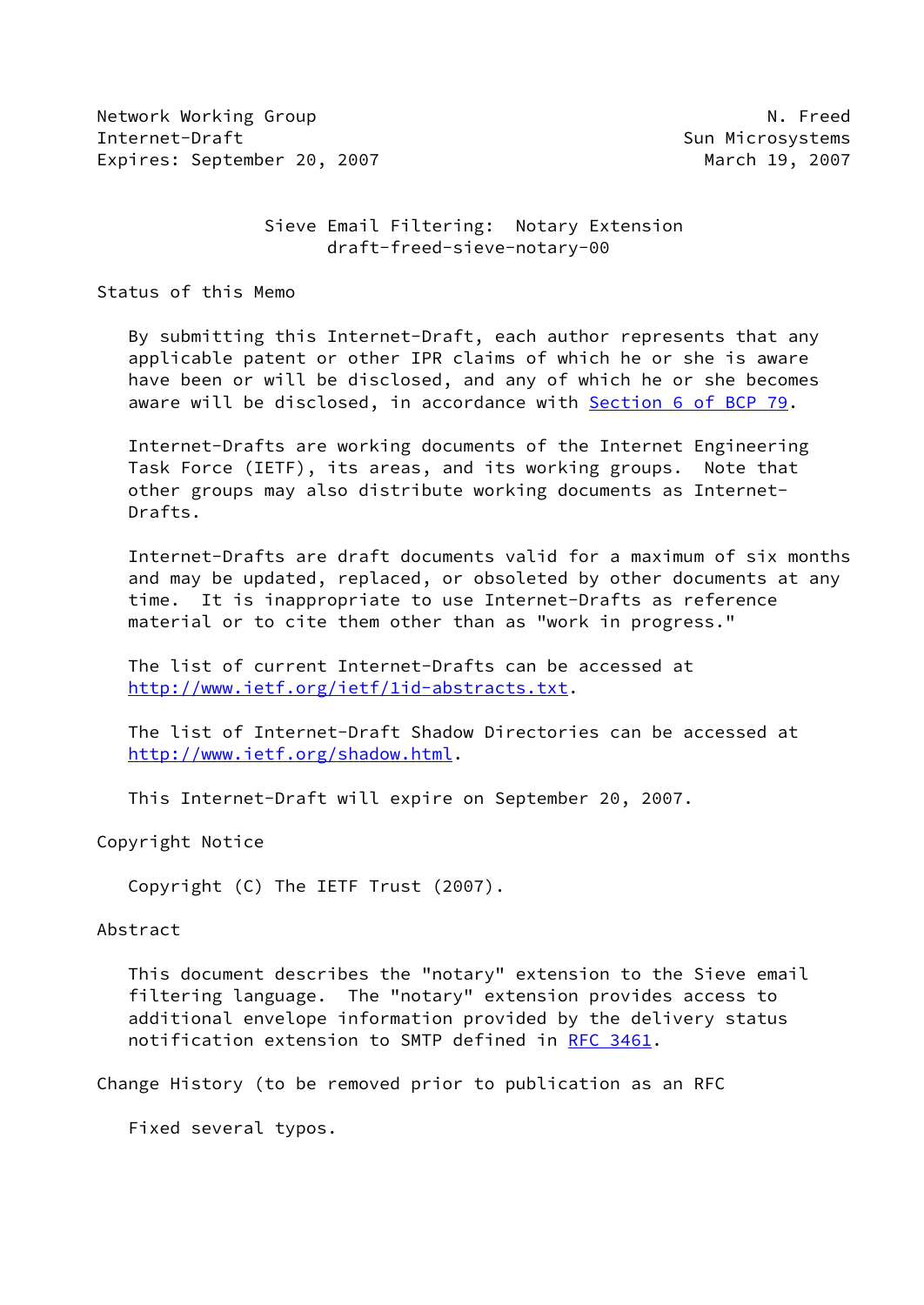| Internet-Draft | Sieve Notary Extension | March 2007 |
|----------------|------------------------|------------|
|----------------|------------------------|------------|

## <span id="page-1-0"></span>[1](#page-1-0). Introduction

Sieve [[I-D.ietf-sieve-3028bis](#page-3-0)] is a language for filtering email messages at or around the time of final delivery. It is designed to be implementable on either a mail client or mail server. It is suitable for running on a mail server where users may not be allowed to execute arbitrary programs, such as on black box Internet Message Access Protocol [\[RFC3501](https://datatracker.ietf.org/doc/pdf/rfc3501)] servers, as it has no user-controlled loops or the ability to run external programs.

 The base sieve specification defines the envelope extension and test to access information in the message envelope. Only information available in regular SMTP is provided; additional information added to the SMTP envelope by SMTP extensions cannot be accessed. The "notary" extension extends the envelope test to allow access to the additional envelope fields defined by the SMTP extension for delivery status notification specified in [RFC 3461](https://datatracker.ietf.org/doc/pdf/rfc3461) [[RFC3461](https://datatracker.ietf.org/doc/pdf/rfc3461)].

<span id="page-1-1"></span>[2](#page-1-1). Conventions used in this document

 The key words "MUST", "MUST NOT", "REQUIRED", "SHALL", "SHALL NOT", "SHOULD", "SHOULD NOT", "RECOMMENDED", "MAY", and "OPTIONAL" in this document are to be interpreted as described in [BCP 14](https://datatracker.ietf.org/doc/pdf/bcp14) [[RFC2119](https://datatracker.ietf.org/doc/pdf/rfc2119)].

 The terms used to describe the various components of the Sieve language are taken from [\[I-D.ietf-sieve-3028bis](#page-3-0)] section 1.1.

<span id="page-1-2"></span>[3](#page-1-2). Capability Identifiers

 The capability strings associated with the extension defined in this document is "notary".

<span id="page-1-3"></span>[4](#page-1-3). Notary extension

 The "notary" extension does not define any new tests or actions, rather, it adds four values to the list of possible (case insensitivie) envelope-part strings defined in [\[I-D.ietf-sieve-3028bis](#page-3-0)] section 5.4:

notify Match the list of notification conditions, or NOTIFY values,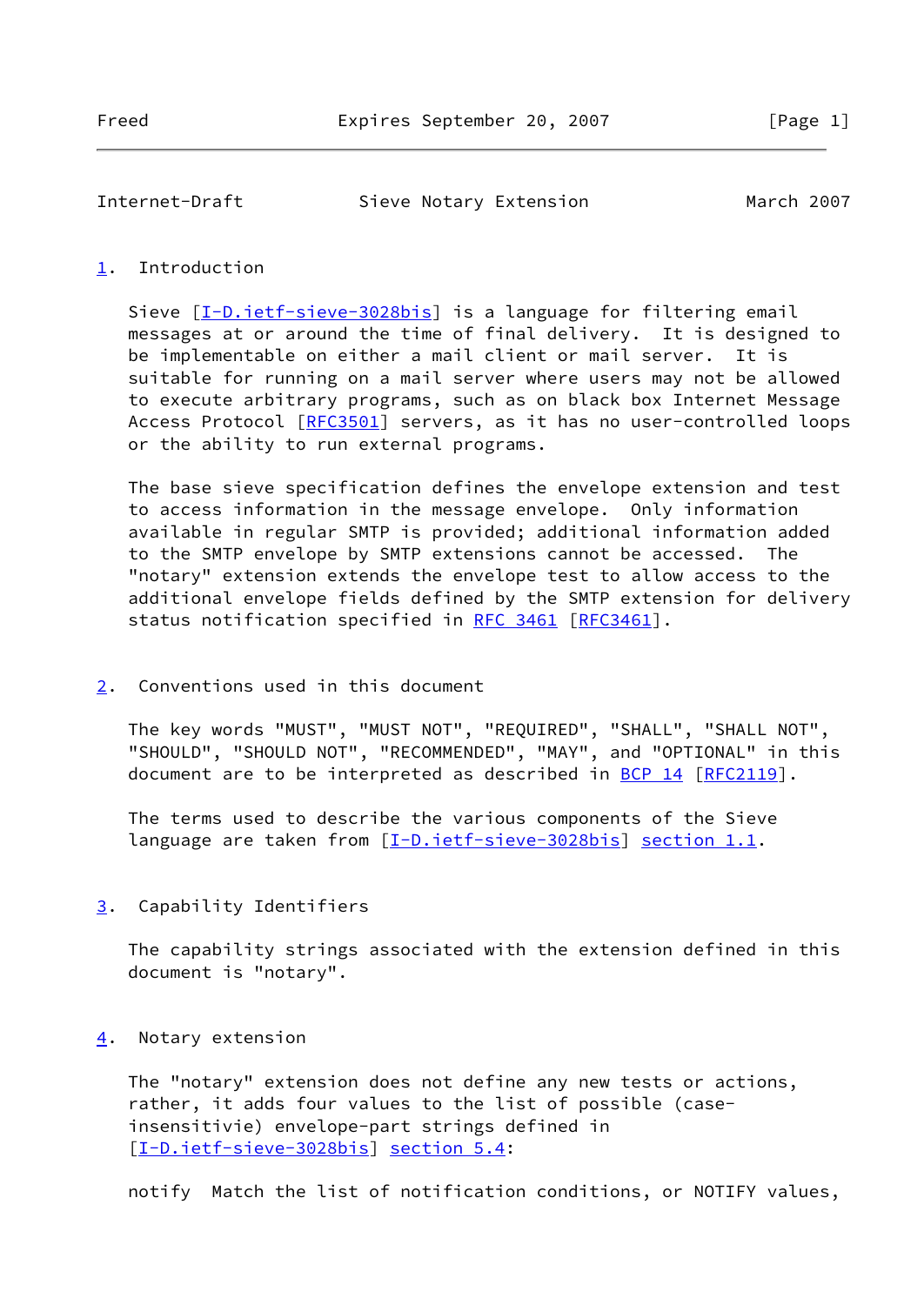associated with TO address used in the SMTP RCPT command that resulted in this message getting delivered to this user. More than one notification condition can be in effect at once; each condition that is in effect is tested separately and any match causes the text to succeed. The syntax and semantics of the

Freed Expires September 20, 2007 [Page 2]

Internet-Draft Sieve Notary Extension March 2007

NOTIFY parameter are defined in [RFC 3461](https://datatracker.ietf.org/doc/pdf/rfc3461) [\[RFC3461\] section](https://datatracker.ietf.org/doc/pdf/rfc3461#section-4.1) 4.1. Currently the possible notification condition values are "NEVER", "SUCCESS", "FAILURE" and "DELAY".

- orcpt Match the original recipient, or ORCPT, value in decoded form associated with the TO address used in the SMTP RCPT command that resulted in this message getting delivered to this user. The syntax and semantics of the ORCPT parameter are defined in [RFC](https://datatracker.ietf.org/doc/pdf/rfc3461) [3461](https://datatracker.ietf.org/doc/pdf/rfc3461) [\[RFC3461\] section](https://datatracker.ietf.org/doc/pdf/rfc3461#section-4.2) 4.2.
- ret Match the return of content, or RET, value given in the SMTP MAIL FROM command. The syntax and semantics of the RET parameter are defined in [RFC 3461](https://datatracker.ietf.org/doc/pdf/rfc3461) [\[RFC3461\] section](https://datatracker.ietf.org/doc/pdf/rfc3461#section-4.3) 4.3. Currently the possible return of content values are "FULL" and "HDRS".
- envid Match the envelope identifier, or ENVID, value in decoded form given in the SMTP MAIL FROM command. The syntax and semantics of the ENVID parameter are defined in [RFC 3461](https://datatracker.ietf.org/doc/pdf/rfc3461)  $[RFC3461]$  section 4.4.

 All of these tests fail unconditionally if the specified envelope parameter does not exist for the current message or recipient.

The "relational" extension [[I-D.ietf-sieve-3431bis](#page-4-0)] adds a match type called ":count". The count of an envelope test of with an envelope part of "orcpt", "ret", and "envid" is 1 if the corresponding SMTP parameter is present and 0 otherwise. The count of an envelope test with an envelope-part of "notify" is equal to the number of notification conditions specified and 0 if the NOTIFY parameter is not present.

<span id="page-2-0"></span>[5](#page-2-0). Security Considerations

 This extension provides access to additional message envelope information. THis is not believe to raise any additional security issues beyond those for the Sieve "envelope" test.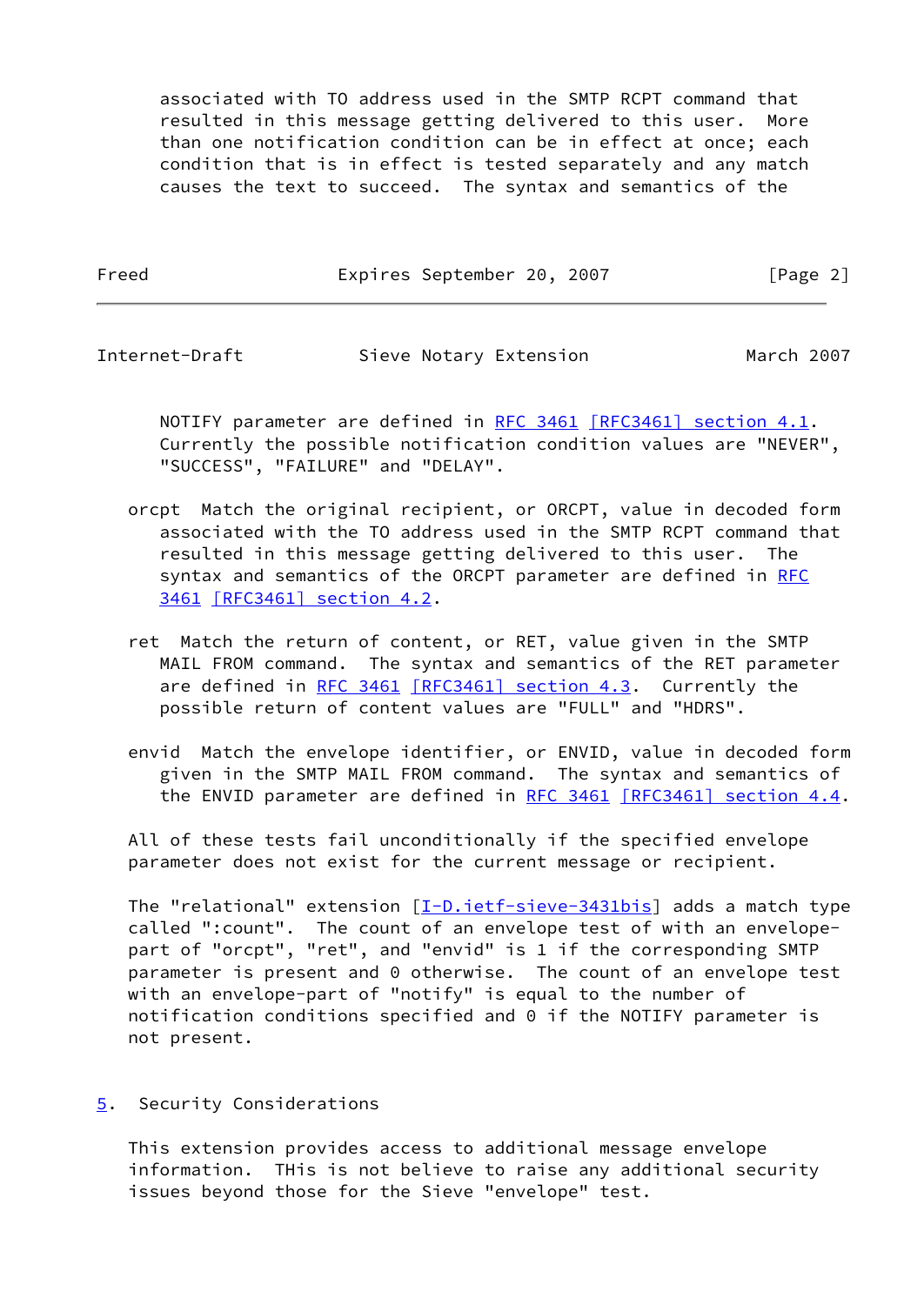All of the security considerations given in the base Sieve specification also apply to this extension.

Freed Expires September 20, 2007 [Page 3]

Internet-Draft Sieve Notary Extension March 2007

<span id="page-3-1"></span>[6](#page-3-1). IANA Considerations

 The following template specifies the IANA registration of the Sieve extension specified in this document:

 To: iana@iana.org Subject: Registration of new Sieve extension

 Capability name: notary Description: The "notary" extension extends the envelope test to allow checking of information associated with the NOTARY SMTP extension. RFC number: RFC XXXX Contact address: Ned Freed <ned.freed@mrochek.com>

 This information should be added to the list of sieve extensions given on [http://www.iana.org/assignments/sieve-extensions.](http://www.iana.org/assignments/sieve-extensions)

- <span id="page-3-2"></span>[7](#page-3-2). References
- <span id="page-3-3"></span><span id="page-3-0"></span>[7.1](#page-3-3). Normative references
	- [I-D.ietf-sieve-3028bis]

 Guenther, P. and T. Showalter, "Sieve: An Email Filtering Language", [draft-ietf-sieve-3028bis-12](https://datatracker.ietf.org/doc/pdf/draft-ietf-sieve-3028bis-12) (work in progress), February 2007, <[http://www.ietf.org/internet-drafts/](http://www.ietf.org/internet-drafts/draft-ietf-sieve-3028bis-12.txt) [draft-ietf-sieve-3028bis-12.txt](http://www.ietf.org/internet-drafts/draft-ietf-sieve-3028bis-12.txt)>.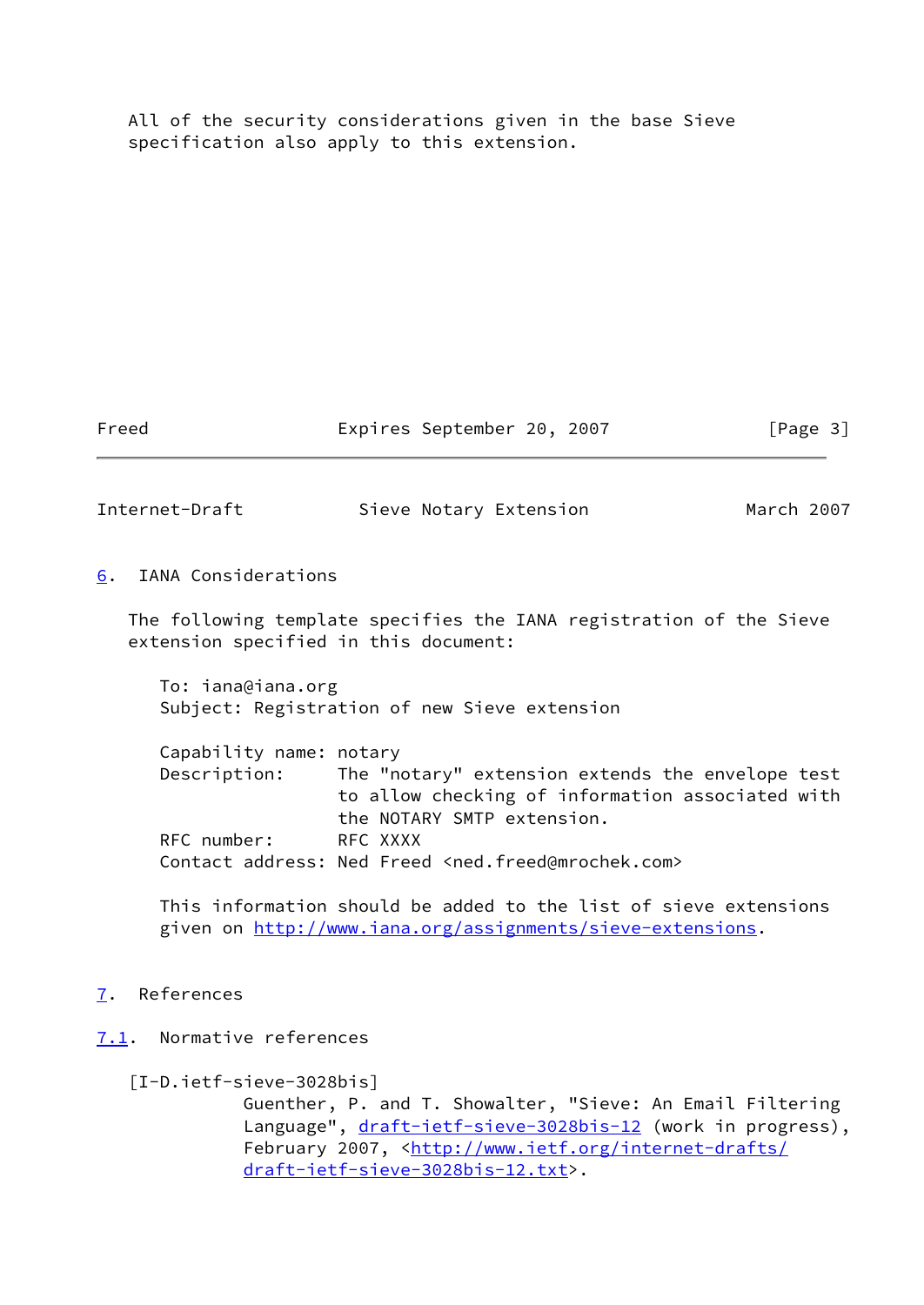<span id="page-4-0"></span>[I-D.ietf-sieve-3431bis]

 Segmuller, W. and B. Leiba, "Sieve Extension: Relational Tests", [draft-ietf-sieve-3431bis-04](https://datatracker.ietf.org/doc/pdf/draft-ietf-sieve-3431bis-04) (work in progress), December 2005, <[http://www.ietf.org/internet-drafts/](http://www.ietf.org/internet-drafts/draft-ietf-sieve-3431bis-04.txt) [draft-ietf-sieve-3431bis-04.txt](http://www.ietf.org/internet-drafts/draft-ietf-sieve-3431bis-04.txt)>.

- [RFC2119] Bradner, S., "Key words for use in RFCs to Indicate Requirement Levels", [BCP 14](https://datatracker.ietf.org/doc/pdf/bcp14), [RFC 2119](https://datatracker.ietf.org/doc/pdf/rfc2119), March 1997.
- [RFC3461] Moore, K., "Simple Mail Transfer Protocol (SMTP) Service Extension for Delivery Status Notifications (DSNs)", [RFC 3461,](https://datatracker.ietf.org/doc/pdf/rfc3461) January 2003.

<span id="page-4-1"></span>[7.2](#page-4-1). Informative references

 [RFC3501] Crispin, M., "INTERNET MESSAGE ACCESS PROTOCOL - VERSION 4rev1", [RFC 3501,](https://datatracker.ietf.org/doc/pdf/rfc3501) March 2003.

| Freed | Expires September 20, 2007 |  | [Page 4] |
|-------|----------------------------|--|----------|

Internet-Draft Sieve Notary Extension March 2007

Author's Address

 Ned Freed Sun Microsystems 3401 Centrelake Drive, Suite 410 Ontario, CA 92761-1205 USA

 Phone: +1 909 457 4293 Email: ned.freed@mrochek.com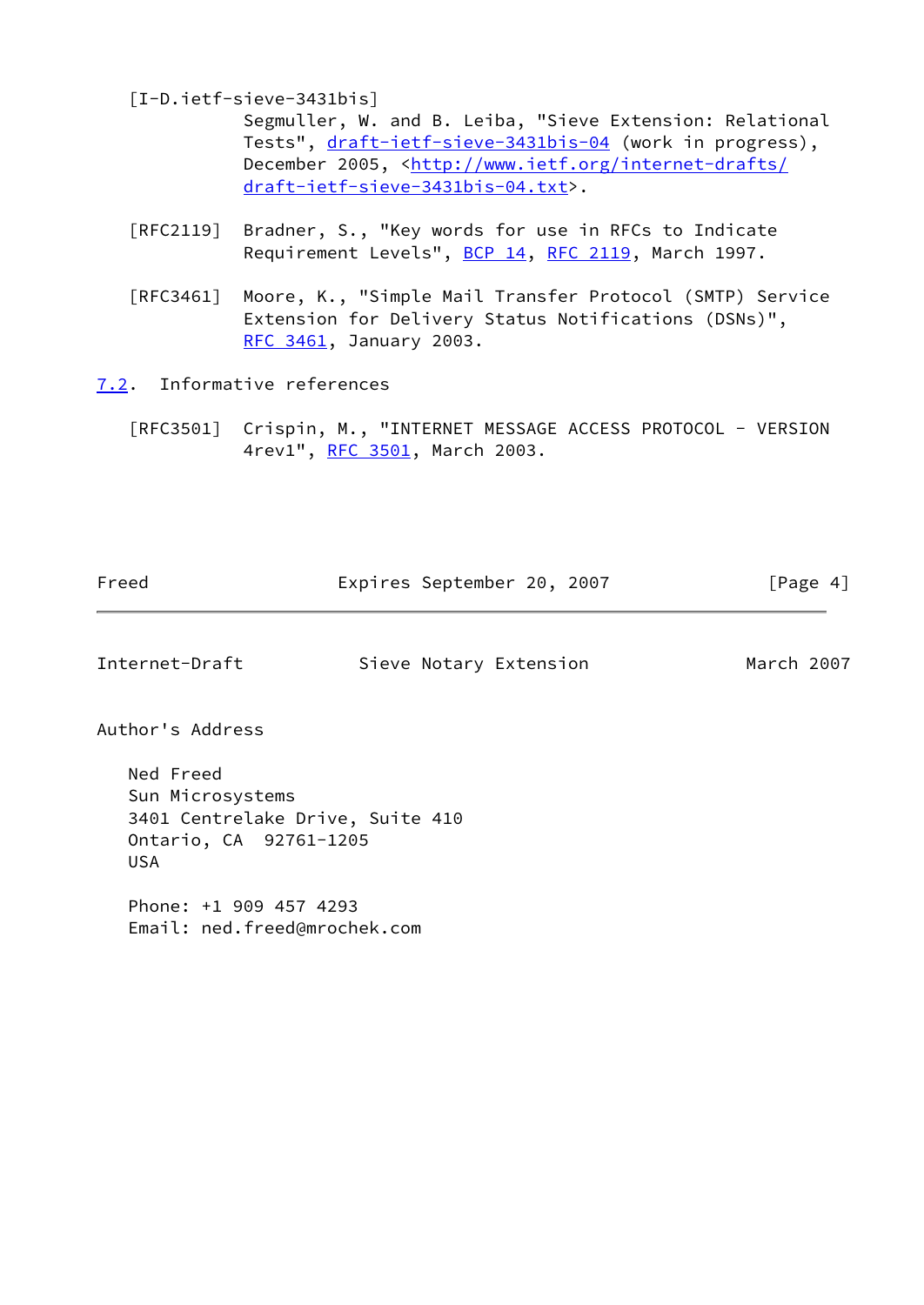| Freed |  | Expires September 20, 2007 |  |  |  | [Page 5] |  |
|-------|--|----------------------------|--|--|--|----------|--|
|-------|--|----------------------------|--|--|--|----------|--|

| Internet-Draft | Sieve Notary Extension | March 2007 |
|----------------|------------------------|------------|
|                |                        |            |

Full Copyright Statement

Copyright (C) The IETF Trust (2007).

 This document is subject to the rights, licenses and restrictions contained in  $\underline{BCP}$  78, and except as set forth therein, the authors retain all their rights.

 This document and the information contained herein are provided on an "AS IS" basis and THE CONTRIBUTOR, THE ORGANIZATION HE/SHE REPRESENTS OR IS SPONSORED BY (IF ANY), THE INTERNET SOCIETY, THE IETF TRUST AND THE INTERNET ENGINEERING TASK FORCE DISCLAIM ALL WARRANTIES, EXPRESS OR IMPLIED, INCLUDING BUT NOT LIMITED TO ANY WARRANTY THAT THE USE OF THE INFORMATION HEREIN WILL NOT INFRINGE ANY RIGHTS OR ANY IMPLIED WARRANTIES OF MERCHANTABILITY OR FITNESS FOR A PARTICULAR PURPOSE.